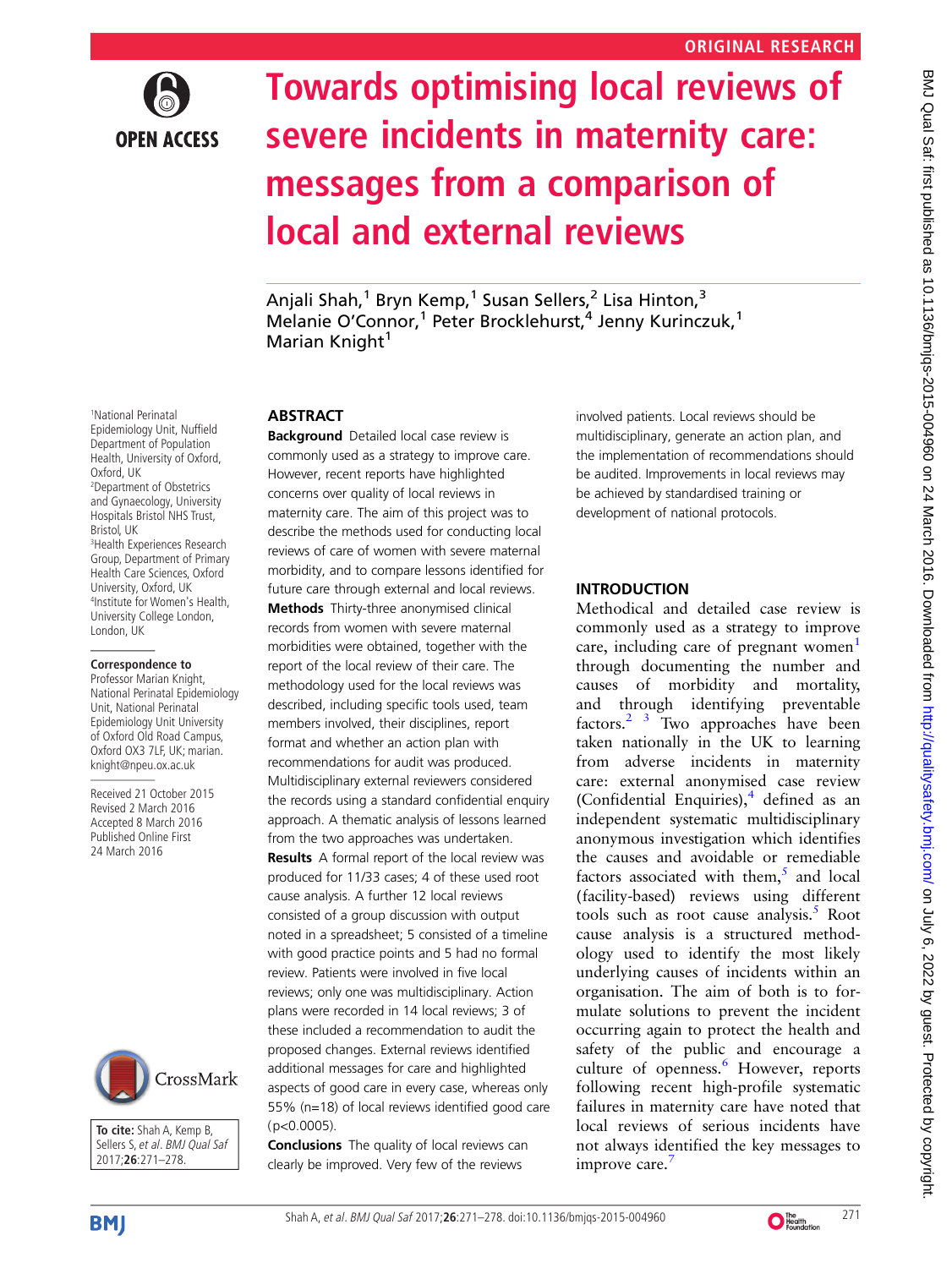## **Original research**

No national strategy exists in the UK for local learning from near-miss maternal morbidity, and little is known about the nature of approaches being used in different hospitals. The recent UK Confidential Enquiry into Maternal Deaths and Morbidity, which examined the care of women who died from sepsis, as well as women who survived septic shock, found that local reviews had not been undertaken for most cases, and on several occasions it was unclear whether, when undertaken, a local review had been multidisciplinary and what specific method had been used.<sup>[4](#page-6-0)</sup> The aim of this project was to describe the methods used for conducting local reviews of the care of women with severe morbidity in pregnancy, to compare the lessons identified for future care through external review (confidential enquiry) and local review, and to estimate the additional costs associated with external review, in order to inform development of a strategy for optimising review of serious incidents in maternity care.

#### **METHODS**

Six sites were randomly selected following stratification from all National Health Service (NHS) consultant-led maternity units in England (two large teaching hospital units (5000+ deliveries per year), two medium units (2000–4999 deliveries per year) and two small units (up to 1999 deliveries per year)), and on the basis of their Clinical Negligence Scheme for Trusts (CNST) level at the time of selec-tion<sup>[8](#page-6-0)</sup> (one of each size with CNST level 1, the basic risk management level, and one of each size with CNST level 3, the highest risk management level). Two of the initially selected sites declined to participate; resampling was therefore carried out to identify two further units which both agreed to participate. Sites were located in the North East, Midlands and South East of England.

Each unit provided a list of all serious incidents in maternity care that had triggered the requirement for a local review process during the previous 6 months (listed in table 1). From these, incidents of direct (obstetric) near-miss maternal morbidity were identified (listed as included conditions in table 1). From these lists of near-miss maternal morbidity incidents, six cases were randomly selected from each unit, and full sets of clinical notes, together with their local review reports, were requested. In total, 33 sets of anonymised clinical records were obtained and reviewed; the remaining 3 sets of notes were unavailable. The methodology used for the local reviews was identified from the reports, in terms of any specific tools used, such as root cause analysis, the team members involved and their disciplines. The reports were analysed to determine whether an action plan was present, and whether this included plans to audit the results of any recommended actions.

External reviews were undertaken using a standard format as used by the Confidential Enquiry into

**Table 1** Conditions leading to local review processes during the 6 months of the study

| <b>Conditions included</b>          | <b>Conditions excluded</b>    |
|-------------------------------------|-------------------------------|
| Severe haemorrhage (>1500 mL)       | Shoulder dystocia             |
| Amniotic fluid embolism             | Other maternal incidents      |
| Cardiac arrest                      | Violation of local protocol   |
| Eclampsia/pre-eclampsia             | Retained swab or instrument   |
| Uterine rupture                     | Medication error              |
| Uterine inversion                   | Organisational incidents      |
| Severe maternal sepsis              | Third-/fourth-degree tears    |
| Hysterectomy                        | Unsuccessful forceps/ventouse |
| Placental accreta                   | Readmission of mother         |
| Placental praevia                   |                               |
| Pulmonary embolism                  |                               |
| Major anaesthetic complications     |                               |
| Intensive care admission (maternal) |                               |
| Acute fatty liver                   |                               |

Reviews undertaken for near-miss maternal morbidity conditions were included in the study; other incidents were excluded.

Maternal Deaths.<sup>[4 9](#page-6-0)</sup> As part of this standard approach, assessors were required to refer to national evidencebased guidelines when commenting on care. All 11 external reviewers, comprising 5 obstetricians, 4 midwives and 2 anaesthetists, received an online training session prior to undertaking assessments. Two obstetricians, a midwife and two anaesthetists assessed the care of each woman; five reviewers thus examined each woman's care. Each primary assessor completed an independent review of the woman's care, highlighting the lessons to be learned to improve care in the future. This was checked by a second assessor in the relevant specialty. Expert assessors were located throughout England; to maintain anonymity, assessors were only asked to review the care of women who had been cared for outside their region. The assessment process and all individual findings were strictly confidential; all assessors were required to sign a confidentiality agreement. Upon completion of all case assessments and reports, each assessor was asked to complete a short questionnaire describing their experience of the process and estimating the time it required to assess each case. The administrative time required to liaise with units, photocopy, anonymise and scan each record and liaise with external assessors was also captured. The average administrative staff and assessor time required for each case were then calculated, and the cost estimated using published salary scales (national spinal point 18 for administrative staff, consultant medical salary scale, band 7 midwife scale).

Qualitative and quantitative approaches were used to compare the lessons learned from local and external reviews. $10^{-11}$  Emerging themes among the lessons learned were initially identified through reading and re-reading the reviews, and a coding frame was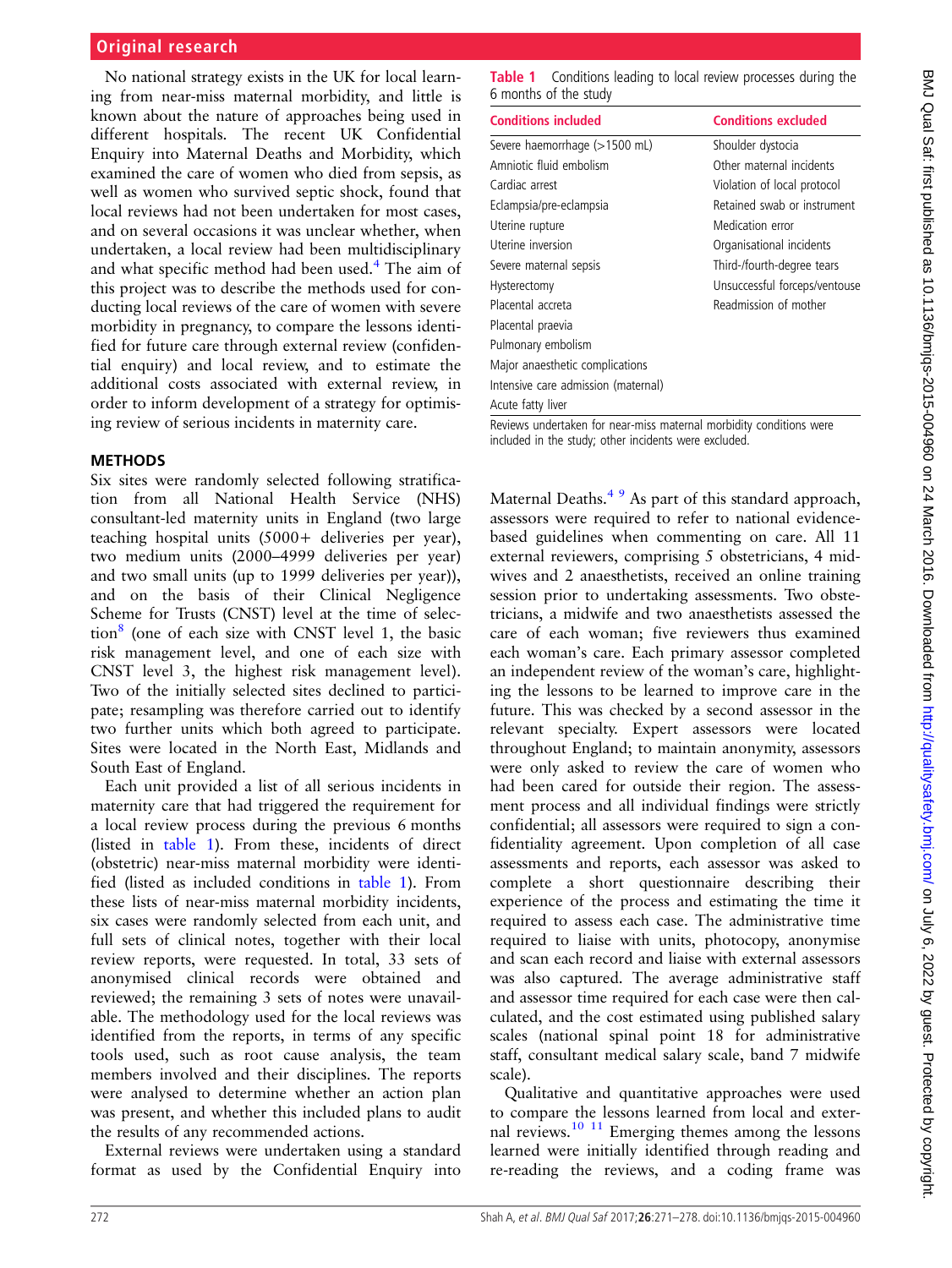constructed and agreed upon by four authors. The data were then coded by three authors and checked by a fourth author. NVIVO 10 software was used to facilitate the analysis.[12](#page-7-0) Once the themes had been identified, the number of reviews identifying each theme was quantified and compared using  $\chi^2$  test or Fisher's exact test as appropriate.

Following completion of the analysis of local and external reviews, results of the study/comparison were presented to the staff at the six participating units, and local staff were asked to complete a questionnaire detailing their perspectives on the process of undertaking local reviews and the feedback from the external reviews.

## RESULTS

The care of 33 women with near-miss maternal morbidities was assessed by the confidential enquiry panel; the majority of women (73%) had severe haemorrhage (>1500 mL blood loss) (table 2).

#### Local review processes

All the cases had triggered the requirement for a local review, that is, local guidance had indicated that a review should be carried out. However, in five cases, the records had either been reviewed by the individual responsible for conducting local reviews, who had felt that there were no lessons to be learned and a formal review was not required, or the staff responsible for conducting a local review had not been able to because they did not have time capacity to review all the cases which triggered a review requirement. Thus local reviews were carried out for only 28 of 33 women (85%). Methods and reports of the outcome of local reviews were very varied. A formal report of the local review process and outcome had been

Table 2 Numbers of near-miss maternal morbidity conditions reviewed in the study\*

| <b>Conditions</b>                   | <b>Numbers</b> |
|-------------------------------------|----------------|
| Severe haemorrhage (>1500 mL)       | 24             |
| Amniotic fluid embolism             |                |
| Cardiac arrest                      |                |
| Eclampsia/pre-eclampsia             | 3              |
| Uterine rupture                     | 3              |
| Uterine inversion                   | 2              |
| Severe maternal sepsis              | 4              |
| Hysterectomy                        | 6              |
| Placental accreta                   |                |
| Placental praevia                   | 2              |
| Pulmonary embolism                  | O              |
| Major anaesthetic complications     |                |
| Intensive care admission (maternal) | 3              |
| Acute fatty liver                   |                |

\*Several cases involved more than one type of near-miss maternal morbidity condition; thus, the total number of conditions exceeds 33, even though the actual number of cases was 33.

written in 11 cases; 4 of these local reviews used root cause analysis. For 12 cases, a local review group had discussed the incident, and a summary of the outcome had been noted in a spreadsheet. For an additional five cases the documented local review constituted a timeline of events with brief notes on evidence of good care and if issues had occurred.

The categories of staff involved in conducting reviews varied between units. An individual midwife conducted four reviews, a group of midwives conducted two reviews, and five reviews involved both obstetricians and midwives. One of these five reviews included an anaesthetist, and one included midwifery trainees. It was not possible to identify the specialty or grade of reviewers in 17 local review reports nor was it possible to identify how many reviewers participated. There was patient involvement in five local reviews. In these cases it was documented that the woman concerned had asked the review group to consider specific questions about her care, and that she was later notified of the group's conclusions and action plans.

In the local review reports, action plans had been written for 14 cases. The conclusions from three local review reports included a recommendation to audit the subsequent change to clinical practice.

#### Messages for future care

In comparison to the local reviews, many additional, detailed messages for care were identified in the external reviews [\(table 3](#page-3-0)). Importantly, the external reviews highlighted aspects of good care in every case  $(n=33, 100\%)$  compared with only 55%  $(n=18)$  of the local reviews which identified good care (p<0.0005). The local reviews included individual disciplinary actions, for example, four recommended individual supervisory action; a need for discipline of specific individuals was not identified in any external reviews (p=0.11). For seven of the cases, local review reports noted local factors affecting the situation, such as 'staff were dealing with two emergencies simultaneously' and 'insufficient room for resuscitation.' External reviewers, who were making their assessment solely on the basis of the medical records of individual cases, did not identify any local factors. External reviewers suggested an alternative clinical approach in 16 cases, whereas alternative clinical approaches were not mentioned in any local reviews.

While the external reviewers made a judgement that five (15%) women had received 'good care,' 'improvements to care that would not have made a difference to outcome' were identified in 17 cases (52%), and for eleven women (33%), 'improvements to care were identified that may have made a difference to outcome.' These improvements which might have changed the women's outcome had only been identified in the local reviews for four of these cases.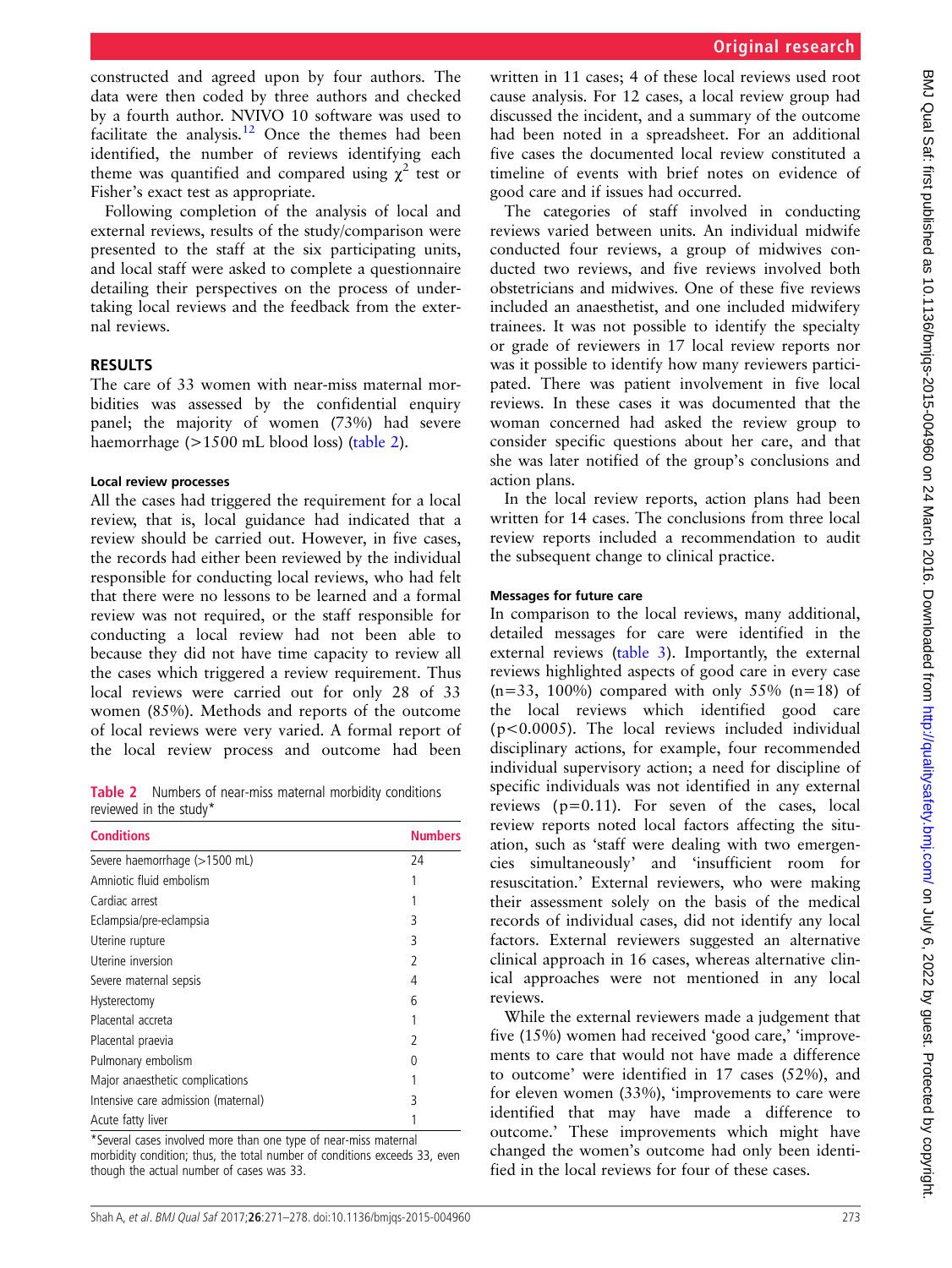<span id="page-3-0"></span>Table 3 Number of cases where themes were noted in local  $(n=28)$  and external reviews  $(n=33)$ 

| <b>Theme</b>                                                 | Local<br>reviews<br>$N=28$ | <b>External</b><br>reviews<br>$N = 33$ |
|--------------------------------------------------------------|----------------------------|----------------------------------------|
| National quidelines or good practice points:                 |                            |                                        |
| Followed                                                     | 13                         | 28                                     |
| Not followed                                                 | 11                         | 24                                     |
| Senior review mentioned                                      |                            |                                        |
| Consultant involvement noted                                 | 14                         | 28                                     |
| Lack of consultant involvement                               | $\overline{7}$             | 12                                     |
| Communication themes reported                                |                            |                                        |
| Good:                                                        |                            |                                        |
| with the patient and family                                  | $\overline{2}$             | 19                                     |
| between staff members                                        | 4                          | 14                                     |
| Poor:                                                        |                            |                                        |
| with the patient and family                                  | 3                          | 9                                      |
| between staff members                                        | 4                          | 11                                     |
| Comments on documentation                                    |                            |                                        |
| Some areas of good quality                                   | 8                          | 13                                     |
| Some areas of poor quality                                   | 10                         | 29                                     |
| Medication errors noted                                      | 2                          | 11                                     |
| Individual supervisory action recommended                    | 4                          | 0                                      |
| Reported delays in:                                          |                            |                                        |
| Diagnosis                                                    | 5                          | 22                                     |
| Obtaining a second opinion                                   | $\overline{2}$             | 3                                      |
| Providing treatment (excluding drugs)                        | 7                          | 9                                      |
| Administering drugs (eg, antibiotics)                        | 3                          | 5                                      |
| Requesting blood or clotting products                        | 0                          | $\overline{2}$                         |
| Gaining access to blood or clotting products                 | 0                          | $\overline{2}$                         |
| Transferring patients (eg, to theatre or the<br>labour ward) | 2                          | 6                                      |
| Suggestions for alternative clinical approach made           | 0                          | 16                                     |

Note that several themes may have been identified for each woman, and therefore the total number of themes identified exceeds the actual number of cases examined.

#### Examples of lessons identified

Overall, the lessons for care identified in the local reviews were briefer and less focused than those identified on external reviews. The following are examples of lessons identified from the local review of the care of a woman with a postpartum haemorrhage and hysterectomy:

- ▶ Syntometrine not indicated.
- Incorrect dose of syntocinon.
- **Incorrect practice.**
- ▸ [Long] timescale between delivery of placenta and examination.
- ▸ No notes from Registrar.
- ▸ No ongoing estimation of blood loss.
- ▸ Guidelines followed once gynae[cology] consultant arrived.
- ▸ ?Incorrect estimation of blood loss.
- Timely decision for hysterectomy.
- ▶ Appropriate place for care.

In contrast, the external assessor's reports into the same case gave more detailed comments:

- ▶ Care provided to this woman appears to have been extremely well managed (National Institute for Health and Care Excellence (NICE) Guidance: Routine care for the healthy pregnant woman. [http://www.nice.org.uk/](http://twitter.com/Marianfknight) [Guidance/CG62](http://twitter.com/Marianfknight)).
- ▸ The multidisciplinary team appears to have responded quickly to the emergency situation.
- Consultant obstetricians and anaesthetists were actively involved in the care.
- In addition to the measures taken to control the haemorrhage, other procedures should have been considered at or before laparotomy to preserve the uterus. The notes do not reflect consideration of tying off the uterine arteries, calling for vascular surgical assistance or considering uterine artery embolisation (Prevention and Management of postpartum haemorrhage. [http://www.rcog.org.uk/](http://creativecommons.org/licenses/by/4.0/) [files/rcog-corp/GT52PostpartumHaemorrhage0411.pdf](http://creativecommons.org/licenses/by/4.0/) ). I am unaware of the facilities available in the unit, and if any of these measures could have been taken but potentially, this would have prevented the need for hysterectomy.
- The resuscitation was excellent, including ensuring active warming and temperature monitoring.
- ▸ The medical notes are adequate but do not give a very clear picture of the events and the decision process at each stage. Lack of observation charts.

The lessons identified in a case of maternal sepsis illustrate the different focus observed among local compared with external reviews. The local review of the case noted the following points with respect to suggestions for local service improvements:

- ▸ Delay in the administration of antibiotics within the 'golden hour' [the hour immediately after sepsis is first suspected].
- ▸ Consultant obstetrician informed who discussed the incident with consultant on [Accident and Emergency] (A&E).
- ▸ All pregnant women over 20 weeks gestation who attend A&E should be transferred to either the delivery suite or patient assessment unit (except those involved in major trauma when A&E should call the obs[tetrics] and gynae [cology] team to attend A&E).
- Feedback to A&E staff and include in communications diary.
- ▸ Raise awareness with [Ambulance Service] advising that all women of 20 weeks and over should be brought straight to maternity.

In contrast, the external reviews of the same case focused more on specific aspects of clinical care and noted wider actions in the whole care pathway (including the general practitioner (GP)):

- There were delays in recognition and management of this woman's sepsis.
- Only two of the six 'sepsis six bundle' measures were implemented by A&E staff—blood and oxygen therapy,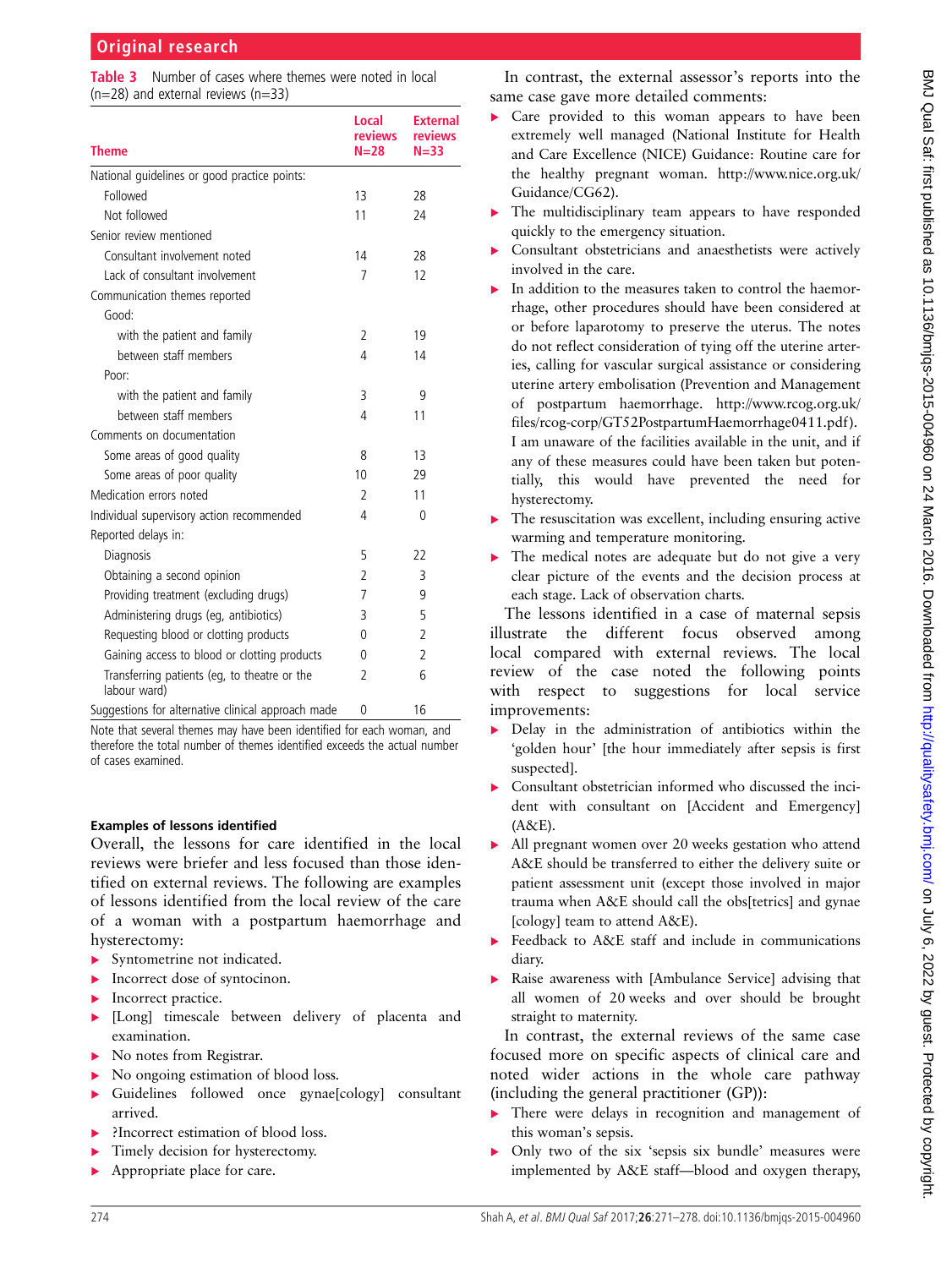and there was a significant delay in commencing IV antibiotics.

- The 'Surviving Sepsis' campaign highlights the importance of early antibiotic therapy in the 'golden hour' after presentation.
- ▸ Pregnancy should not be a reason to postpone antibiotic administration when sepsis is suspected, and neither is it a contraindication to chest X-ray.
- ▸ A [Modified Early Warning Score] (MEWS) of 7 should generate a more urgent medical assessment.
- ▸ There might have been some delay in recognising the severity of her illness by her GP, as it was documented that she had been ill for 4–6 weeks.

There were several cases in which local reviews identified no lessons for care but where external reviews considered that there were important lessons to be learned. For example, the following was noted from local assessment of the care of a woman with uterine inversion:

▸ All appropriate actions had been undertaken and no reason could be found for it to have occurred, and therefore, no formal report was completed.

In contrast, the external reviewers noted clear lessons from reviewing the same woman's care:

- The management of this woman's labour and delivery was complicated by the fact that she was not suitable for regional anaesthesia. There seems to be little planning for analgesia in labour or if anaesthesia were required at delivery (the option of central neuraxial blockade having been dismissed).
- ▶ The anaesthetist however did not recommend any alternative options, nor did an anaesthetist review this woman in labour when pain management was clearly an issue. This led to a delay in the first stage of labour because there was reluctance to commence syntocinon (despite this being a primiparous woman's induction) as this would strengthen contractions and consequently pain.
- ▶ There was also a delay in the second stage (over 4 h), as although earlier delivery was considered it was thought a better option to allow this woman to continue pushing as vaginal examination was so difficult due to her distress.
- ▸ The alternative at this time was a general anaesthetic for a forceps delivery in theatre.
- ▸ Uterine inversion occurred within 9 min of delivery of the baby; so, almost certainly mismanagement of third stage.
- ▸ I am sure delivery was challenging for all concerned. There was immediate recognition that uterine inversion had occurred, and it was dealt with and managed appropriately.
- ▸ Query whether the patient was debriefed or whether the significance for future pregnancies was discussed.

# Costs of external reviews

The administrative time spent on organising, photocopying, anonymising and scanning each case and liaising with external assessors was a mean of 17 h, which amounts to an average administrative cost of £300 per case. On average it took each external assessor 3 h to read and report on each case. The cost of five external assessors' time, based on the estimated consultant and senior midwife salary costs, $13$  was  $£1800$  per case. Thus, the total cost of conducting an external review into a near-miss case of maternal morbidity per case was estimated as £2100.

# Feedback from external reviewers

All 11 external reviewers completed the questionnaire to provide feedback on the process. The common challenges faced with conducting external reviews were the poor quality of the notes, working in isolation and having time to do the reviews, as well as meeting the requirements of NHS work.

The reviewers viewed their roles as external assessors in this study and as local assessors in their own maternity units to be different. An external assessor's role was thought to be to provide an unbiased, objective opinion on the clinical care documented. As local assessors, they would evaluate skills among staff, training, protocols and organisational issues. Some found it quicker and easier to be involved in local reviews than external reviews because of being able to speak to the staff involved and having access to all the notes. The reported challenges of being involved in local reviews were being influenced by the people involved in an incident and giving constructive criticism to colleagues while avoiding a blame culture.

# Feedback from local staff

Feedback was obtained in questionnaires from 75% (36 of 48) of the members of local staff from the six participating maternity units who attended the feedback sessions. The three key points to optimise local review that were most frequently recalled from the discussion were the importance of multidisciplinary review, the need to understand the local situation at the time of the incident, and ensuring lessons are learned and implemented in a constructive manner. Many members of staff reported appreciation of the educational benefits gained from reviewing incidents following presentation of the results of the study.

Some improvements to local reviews had already been put in place following the presentation of the results of the study. Staff from one unit reported that anaesthetists were now invited to their incident review meetings, and several individuals reported that they were more conscious of improving their documentation in clinical notes and in the minutes of local review meetings. However, almost half of the local staff members  $(n=16)$  reported that no changes had been made to the clinical practice in their unit following the presentation of the results.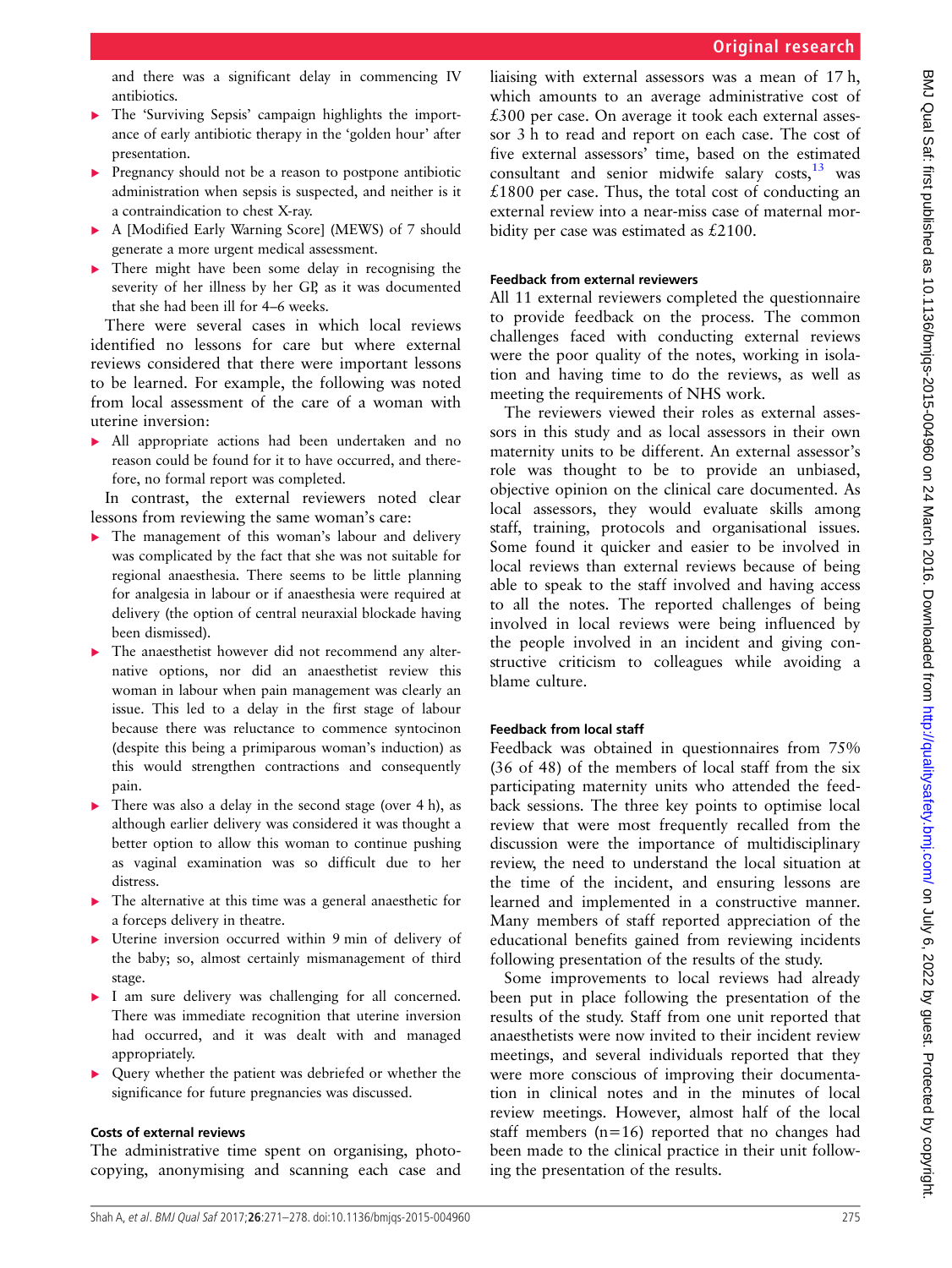## **DISCUSSION**

The local reviews of the care of women with severe pregnancy complications were very varied. A formal report was written for only one-third, and very few used a recognised methodology such as root cause analysis. Only one of the reviews included in the study was multidisciplinary, involving midwives, obstetricians and anaesthetists. Patients were involved in fewer than one in six reviews. An action plan was drawn up for fewer than half the cases examined; one-fifth of the action plans included recommendations for auditing changes in practice, as a result of the lessons for care identified in the review. External reviews of the same cases identified many additional messages for care; the most notable differences were that external reviews identified examples of good care in every woman's case, and that there were no external reviews that recommended individual disciplinary procedures for staff. External reviewers identified alternative recommended management approaches in half the cases.

Recent reports of critical incidents in maternity units in the UK have identified similar themes of mixed purposes to reviews and lack of local critical review.<sup>[7](#page-6-0)</sup> External review (confidential enquiry) is carried out nationally using a standard approach.<sup>[4](#page-6-0)</sup> The observed differences between local and external reviews could be due to the uniform and standardised nature of the external reviews and the fact that the assessors received common online training prior to undertaking the assessments. Improvements in local reviews may thus be achieved by local assessors undertaking similar training or using national protocols. This would allow difficult areas such as cultural issues to be addressed, to allow unbiased, detailed positive and constructive feedback.

In this comparison of local and external reviews, we were unable to establish whether the external or the multiprofessional perspective added to the lessons learned and therefore the apparent advantages of external reviews. Both local and external review processes identified important messages to improve future care, although the number of specific messages identified was greater in the external reviews. Although there was little evidence of multidisciplinary review at a local level, it is important to note that it is possible that the review reports did not fully capture the multidisciplinary nature of discussions that might have occurred outside of the formal review meetings. It was also apparent that local review groups had a role to institute individual disciplinary procedures, where required, which may detract from the identification of generalised messages to improve clinical care.

However, the external review process is labourintensive, requires administrative support and on average we estimate it would cost £2100 per case. We were not able to capture costs for the local review processes. Such additional costs are likely to prohibit the use of external reviews in current maternity practice and emphasise the importance of focusing on optimising local review processes. Nevertheless, while the costs appear high, if lessons are learned and implemented, future serious morbidity could be prevented. In addition to patient benefit, this would also potentially prevent future litigation costs. These costs were estimated by the National Audit Office in 2013 as £700 out of the £3700 spent on average on each birth in England. $14$ 

This study included only six units, randomly selected from all units in England, stratified by size and risk management (CNST) level, and thus they may not be representative of maternity units in England as a whole. Nevertheless, we identified many differences in the review processes used at a local level even among this limited number of units, and we have no reason to suspect that this pattern of variation in methods used, and professional groups involved, would not be replicated across all maternity units. No copies of electronic records (eg, antenatal, postnatal and intensive care unit notes) or local protocols were available to the external assessors, and thus the external reviews could only be based on the documentation provided by the maternity units. The cases assessed were mostly cases of postpartum haemorrhage, since this represents the most common severe complication in maternity care,  $15$  and thus it is possible that the differences we observed between local and external reviews would not be the same if the care of women with other morbidities were examined. However, the classification of care received by the women in this study, who predominantly had postpartum haemorrhage, was similar to the classification of care for the women who survived septic shock who were included in the recent MBRRACE-UK confidential enquiry, $4$ which gives some evidence that the results may be generalisable to other conditions.

Substantial variability in local reviews is consistent with the findings of a national survey that documented considerable disparity in the types of incident listed for review by maternity units in the UK, including maternal sepsis only being listed by two-thirds of units, despite this being a current major concern within the NHS and internationally.<sup>[4](#page-6-0) [16 17](#page-7-0)</sup> A systematic appraisal of the quality of local guidelines for incident reviews in UK maternity units concluded that guidance was of good or high quality for 55%, and that 81% recommended that a multidisciplinary group of health professionals should review incidents.<sup>[18](#page-7-0)</sup> This guidance does not appear to be reflected in the actual practice identified in this study, since the majority of local reviews were not multidisciplinary. It was striking to note that only three local reports included mention of monitoring or audits of changes in clinical practice in response to review recommendations. Almost three quarters of local incident review guidelines recommend such auditing, $18$  which is essential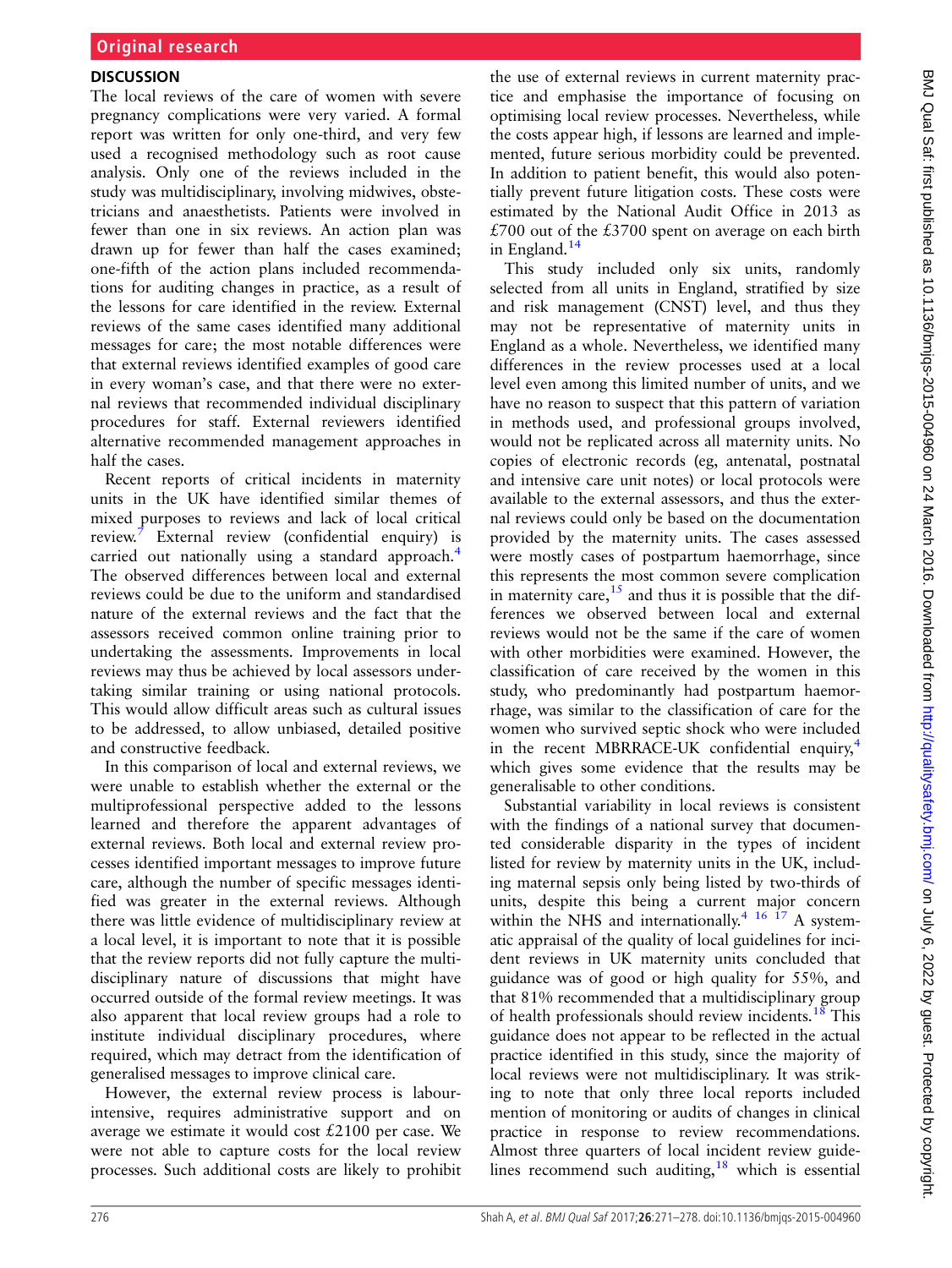<span id="page-6-0"></span>to monitor the implementation and impact of recommendations.

Although this work focuses on incident reviews in maternity, following on from the high-profile failures documented in recent reports,<sup>7</sup> other authors have highlighted problems with current local incident review processes throughout the healthcare system.<sup>[19 20](#page-7-0)</sup> Particular differences in the safety review and reporting processes which have grown up within the healthcare system, in comparison to the aviation industry from which they were derived, such as a focus on quantity rather than quality of incident review reports[,19](#page-7-0) are echoed in the findings of our study. Our observation that local reviewers appear to have a role for instituting individual disciplinary procedures is also at odds with the principle from other industries that incident reporting is coordinated by an operationally independent group.[19 20](#page-7-0) This, perhaps, argues for the more widespread use of the Confidential Enquiry process, as it is, by design, conducted by an independent group. $\frac{5}{5}$  Other criticisms of current healthcare incident reporting processes have focused on the fact that the focus is on reporting rather than in-depth investigation and driving improvement,  $19$  a feature also reflected in the local reviews we examined, in which fewer than 1 in 10 planned to audit the recommended changes in practice.

## **CONCLUSIONS**

The clear message from this study is that the quality of local reviews of the care of women with severe maternal morbidity can be improved. Very few of the reviews involved patients, despite recent initiatives to improve transparency in examining the quality of care. Local reviews should be multidisciplinary, and should be managed as a separate process to those that include individual disciplinary procedures. Local reviews should generate an action plan, and the implementation of recommendations should be audited to ensure that change has led to the desired improvement in outcomes. Improvements in local reviews may be achieved by local assessors undertaking standardised training or the development of national review protocols. Further evaluation is needed to establish whether there is added value to including an external perspective to local reviews once high-quality multidisciplinary reviews are fully implemented.

Twitter Follow Marian Knight at [@Marianfknight](http://twitter.com/Marianfknight)

Acknowledgements The authors would like to thank the obstetric, midwifery and anaesthetic assessors who reviewed cases, and the staff in the maternity units who assisted with obtaining ethics approvals and local research and development approvals for this study, for providing us with anonymised copies of clinical notes and local review reports and who acted as lead points of contact with respect to all issues arising during this project.

Contributors AS collected the data, conducted the analysis and drafted the paper; BK conducted the analysis and commented

on the paper, SS and LH assisted with the analysis and commented on the paper; MC assisted with collecting the data and commented on the paper; PB and JK commented on the paper; MK designed the study, supervised the analysis and revised the paper. All authors had full access to all of the data (including statistical reports and tables) in the study and can take responsibility for the integrity of the data and the accuracy of the data analysis.

Funding This paper summarises independent research funded by the National Institute for Health Research (NIHR) under the 'Beyond maternal death: improving the quality of maternity care through national studies of "near-miss" maternal morbidity' programme (programme grant RP-PG-0608-10038). The views expressed in this paper are those of the authors and not necessarily those of the NHS, the NIHR or the Department of Health. All researchers are independent from the study funders.

Competing interests None.

Ethics approval The study was approved by the South East Scotland Research Ethics Committee (1) (study reference 13/SS/ 0059).

Provenance and peer review Not commissioned; externally peer reviewed.

Data sharing statement All data underlying the findings are available by request to the National Perinatal Epidemiology Unit Data Sharing Committee.

Open Access This is an Open Access article distributed in accordance with the terms of the Creative Commons Attribution (CC BY 4.0) license, which permits others to distribute, remix, adapt and build upon this work, for commercial use, provided the original work is properly cited. See:<http://creativecommons.org/licenses/by/4.0/>

## **REFERENCES**

- 1 Pattinson RC, Say L, Makin JD, et al. Critical incident audit and feedback to improve perinatal and maternal mortality and morbidity. [Cochrane Database Syst Rev](http://dx.doi.org/10.1002/14651858.CD002961.pub2) 2005:CD002961.
- 2 Lewis GE, eds. The Confidential Enquiry into Maternal and Child Health (CEMACH). Saving Mothers Lives: reviewing maternal deaths to make childhood safer—2003–2005. London: CEMACH, 2007.
- 3 Geller SE, Rosenberg D, Cox SM, et al. The continuum of maternal morbidity and mortality: factors associated with severity. [Am J Obstet Gynecol](http://dx.doi.org/10.1016/j.ajog.2004.05.099) 2004;191:939-44.
- Knight M, Kenyon S, Brocklehurst P, et al. Saving Lives, Improving Mothers' Care—Lessons learned to inform future maternity care from the UK and Ireland Confidential Enquiries into Maternal Deaths and Morbidity 2009–12. Oxford: National Perinatal Epidemiology Unit, University of Oxford, 2014.
- 5 World Health Organisation. Beyond the numbers: reviewing maternal deaths and complications to make pregnancy safer. Geneva: World Health Organisation, 2004.
- 6 National Patient Safety Agency. Root Cause Analysis (RCA) reporting tools and templates, 2008. [http://www.npsa.nhs.uk/](http://www.npsa.nhs.uk/nrls/improvingpatientsafety/patient-safety-tools-and-guidance/rootcauseanalysis/) [nrls/improvingpatientsafety/patient-safety-tools-and-guidance/](http://www.npsa.nhs.uk/nrls/improvingpatientsafety/patient-safety-tools-and-guidance/rootcauseanalysis/) [rootcauseanalysis/](http://www.npsa.nhs.uk/nrls/improvingpatientsafety/patient-safety-tools-and-guidance/rootcauseanalysis/) (accessed 2 Mar 2016).
- 7 Kirkup B. The Report of the Morecambe Bay Investigation 2015. [https://www.gov.uk/government/uploads/system/uploads/](https://www.gov.uk/government/uploads/system/uploads/attachment_data/file/408480/47487_MBI_Accessible_v0.1.pdf) [attachment\\_data/file/408480/47487\\_MBI\\_Accessible\\_v0.1.pdf](https://www.gov.uk/government/uploads/system/uploads/attachment_data/file/408480/47487_MBI_Accessible_v0.1.pdf) (accessed 2 Mar 2016).
- 8 National Health Service Litigation Authority. Clinical Negligence Scheme for Trusts, Maternity. Clinical Risk Management Standards. Version 1 2012/13. UK: NHSLA, 2012.
- 9 Kurinczuk JJ, Draper ES, Field DJ, et al. Experiences with maternal and perinatal death reviews in the UK—the MBRRACE-UK programme. [BJOG](http://dx.doi.org/10.1111/1471-0528.12820) 2014;121(Suppl 4):41–6.